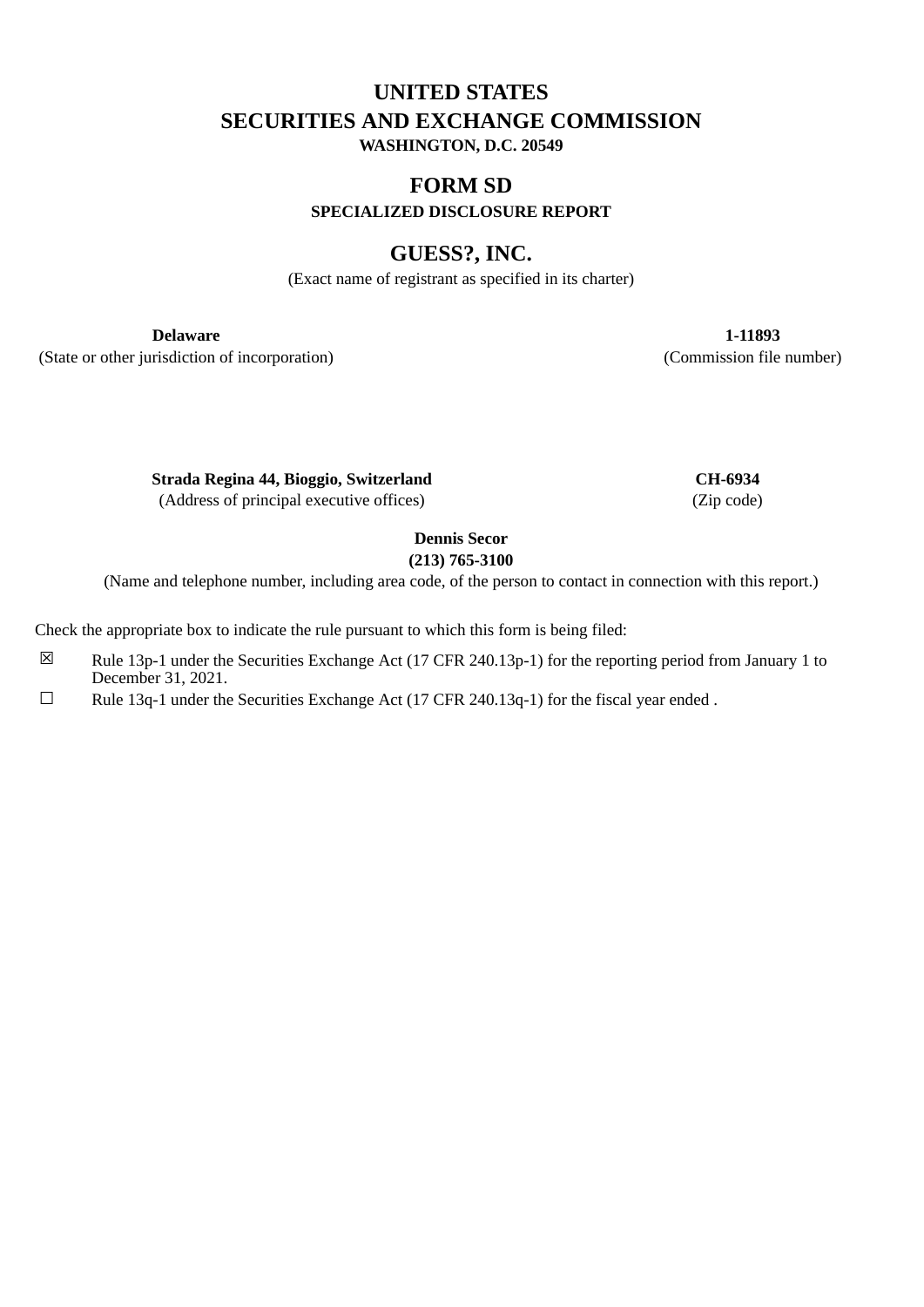#### **Section 1 - Conflict Minerals Disclosure**

#### **Item 1.01 Conflict Minerals Disclosure and Report**

As contemplated by the Conflict Minerals Rule, a Conflict Minerals Report is provided as an exhibit to this Form SD and is available at the following Internet website: http://investors.guess.com.

The information contained on our website is not incorporated by reference into this Form SD or our Conflict Minerals Report and should not be considered part of this Form SD or the Conflict Minerals Report.

#### **Item 1.02 Exhibit**

The Conflict Minerals Report contemplated by Item 1.01 is filed as Exhibit 1.01 to this Form SD.

#### **Section 2 – Resource Extraction Issuer Disclosure**

#### **Item 2.01 Resource Extraction Issuer Disclosure and Report**

Not applicable.

### **Section 3 – Exhibit Index**

#### **Item 3.01 Exhibits**

Exhibit 1.01 - Conflict Minerals Report for the reporting period from January 1 to December 31, 2021.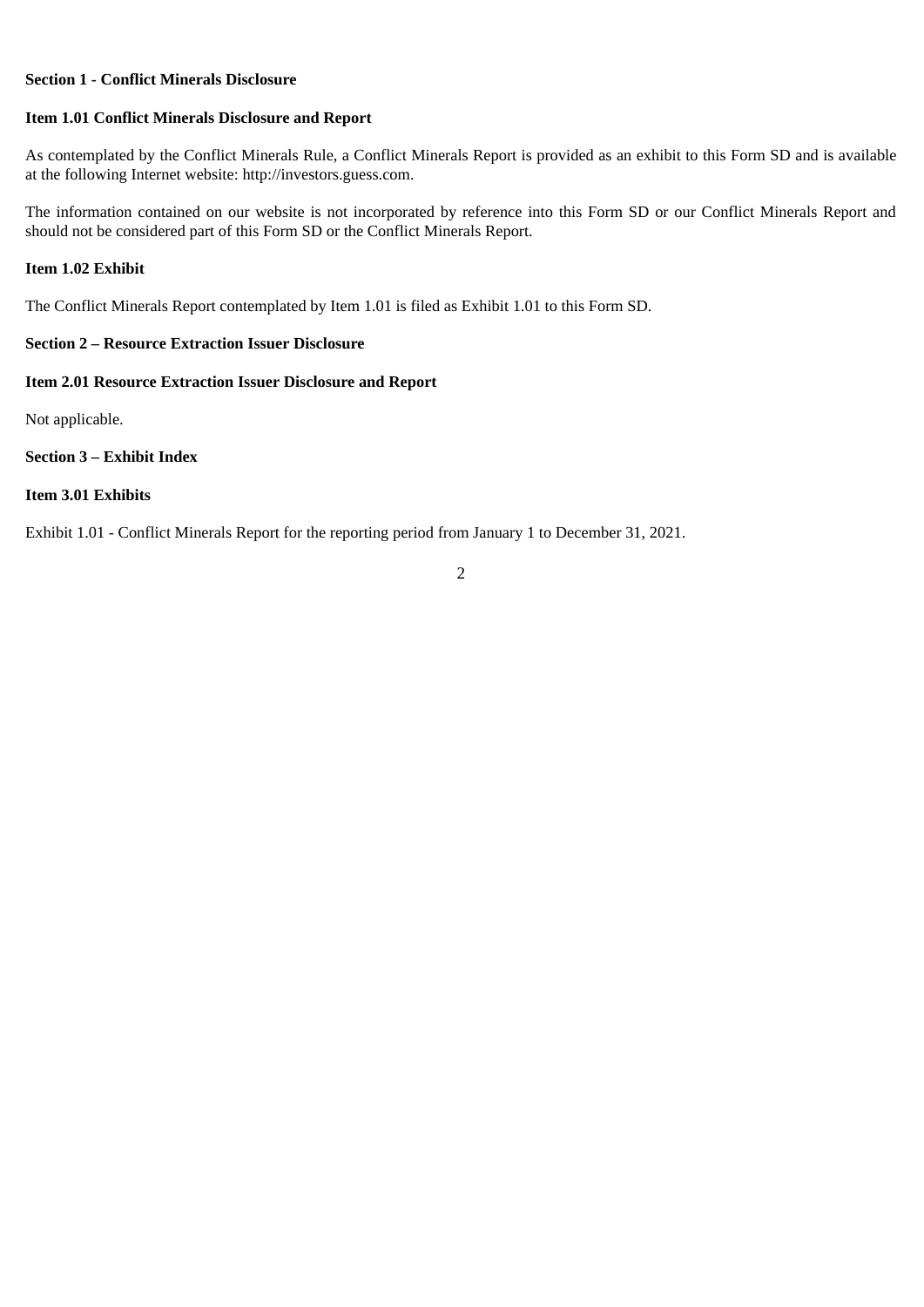# **SIGNATURES**

Pursuant to the requirements of the Securities Exchange Act of 1934, the registrant has duly caused this report to be signed on its behalf by the duly authorized undersigned.

3

GUESS?, INC. (Registrant)

By: /s/ Dennis Secor May 27, 2022

Name: Dennis Secor Title: Interim Chief Financial Officer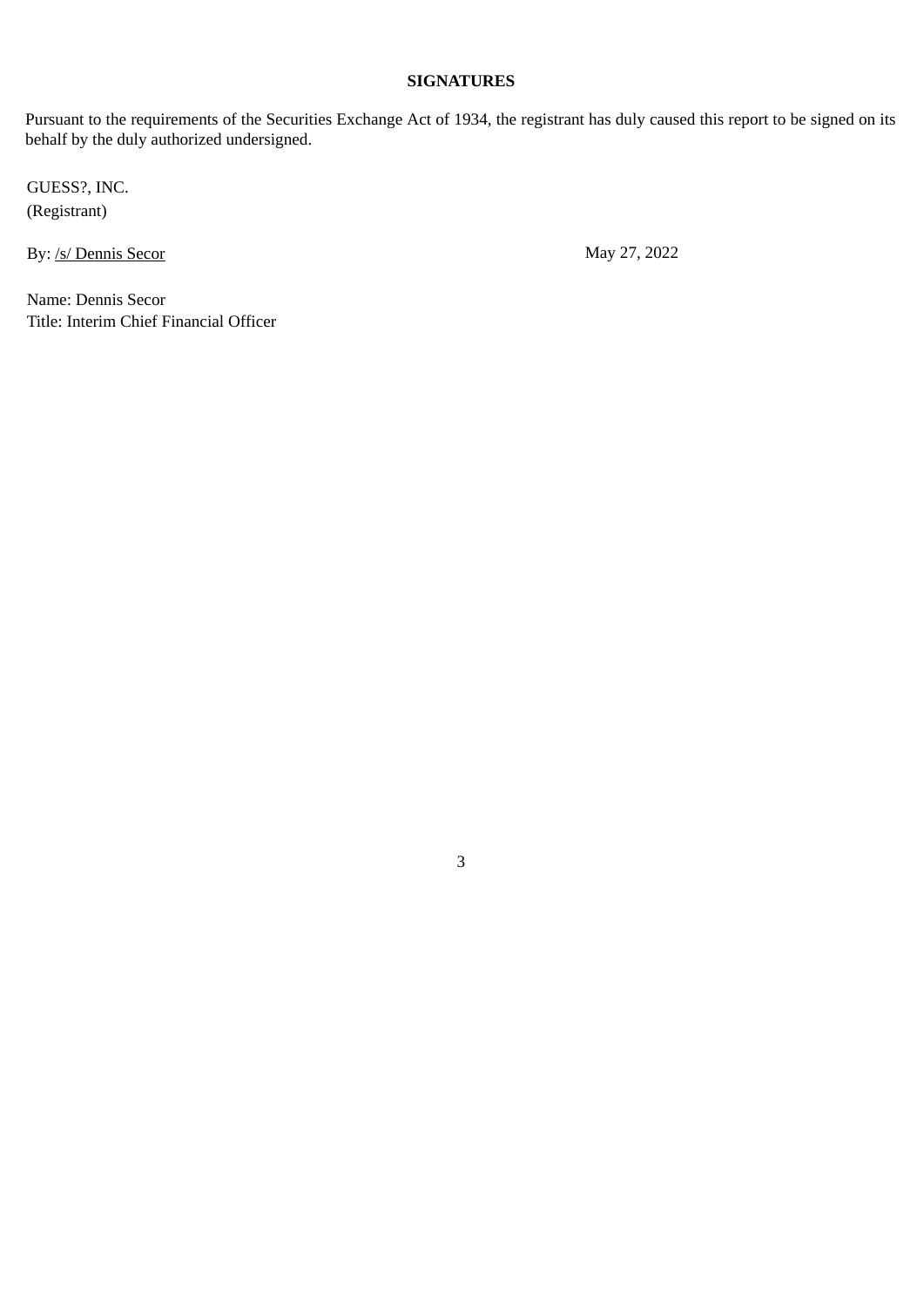## **Exhibit Index**

# **Exhibit Description**<br>1.01 **<u>Conflict Min</u>** 1.01 [Conflict Minerals Report for the reporting period from January 1 through December 31, 2021](#page-4-0)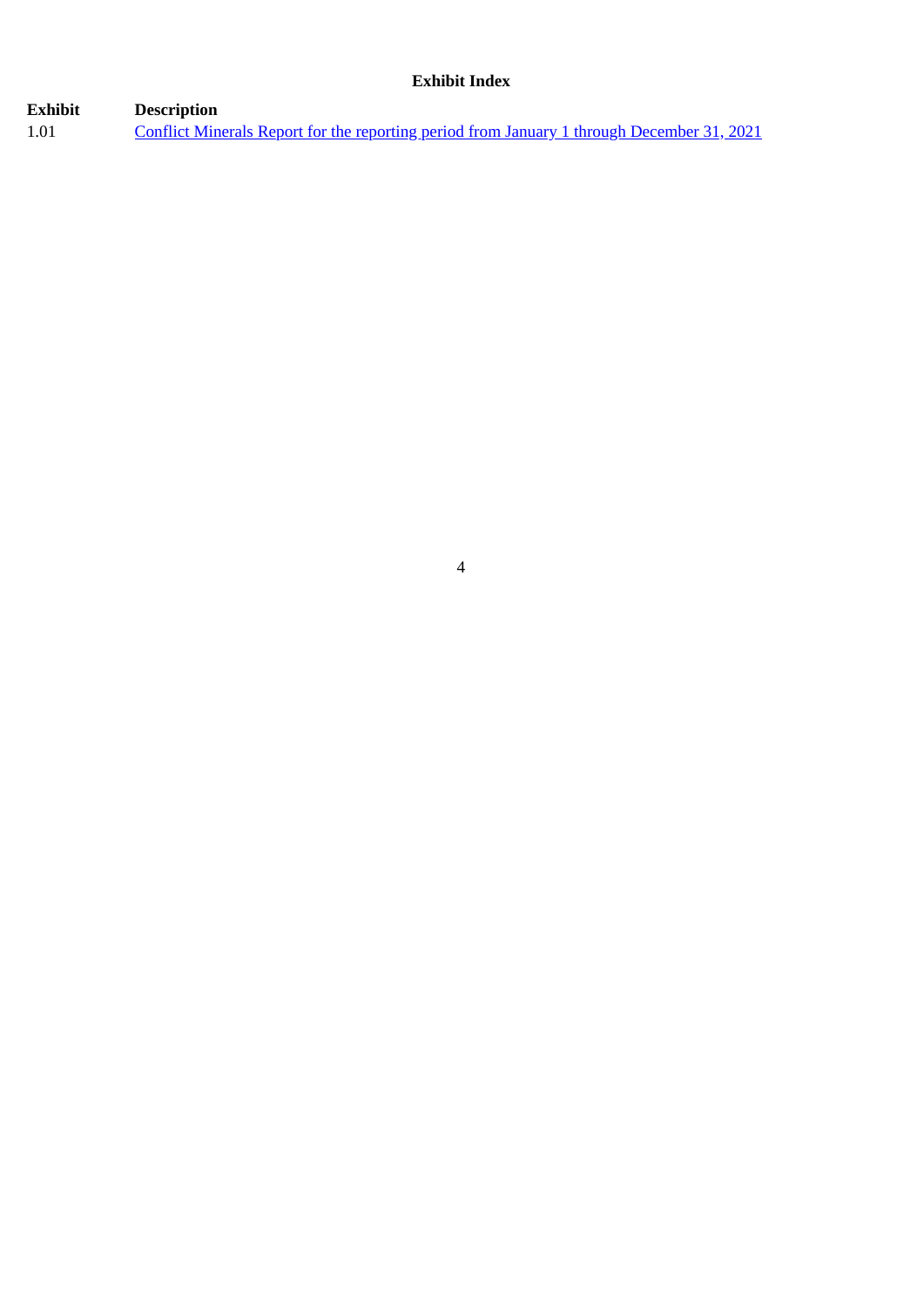### <span id="page-4-0"></span>**Exhibit 1.01**

#### **Conflict Minerals Report**

Guess?, Inc. ("Guess") has included this Conflict Minerals Report as an Exhibit to its Form SD as contemplated by Rule 13p-1 under the Securities Exchange Act of 1934, as amended, and Form SD (the "Conflict Minerals Rule"). The date of filing of this Conflict Minerals Report is May 27, 2022.

Unless the context indicates otherwise, the terms "Guess," "we," "its," "us" and "our" refer to Guess?, Inc. and its consolidated subsidiaries.

As used herein and consistent with the Conflict Minerals Rule, "Conflict Minerals" or "3TG" are columbite-tantalite (coltan), cassiterite, gold, wolframite and the derivatives tantalum, tin and tungsten, without regard to the location of origin of the minerals or derivative metals.

### **Forward-Looking Statements**

This document contains forward-looking statements within the meaning of the federal securities laws. Any statements that do not relate to historical or current facts or matters are forward-looking statements. You can identify some of the forward-looking statements by the use of forward-looking words, such as "intend" and the like, or the use of future tense. Statements concerning current conditions may also be forward-looking if they imply a continuation of current conditions. Examples of forward-looking statements include, but are not limited to, statements concerning the additional steps that we intend to take to mitigate the risk that our necessary 3TG benefit armed groups.

Forward-looking statements are subject to risks and uncertainties that could cause actual actions or performance to differ materially from those expressed in the forward-looking statements. These risks and uncertainties may include, but are not limited to, (1) the continued implementation of satisfactory traceability and other compliance measures by our direct and indirect suppliers on a timely basis or at all, (2) whether smelters and refiners and other market participants responsibly source 3TG and (3) political and regulatory developments, whether in the Democratic Republic of the Congo ("DRC") or an adjoining country (collectively, the "Covered Countries"), the United States or elsewhere. You are cautioned not to place undue reliance on these forward-looking statements, which speak only as of the date of filing of this document. We do not intend, and undertake no obligation, to publish revised forward-looking statements to reflect events or circumstances after the date of filing of this document or to reflect the occurrence of unanticipated events.

#### **Applicability of the Conflict Minerals Rule to our Business**

We design, market, distribute and license one of the world's leading lifestyle collections of contemporary apparel and accessories for men, women and children that reflect the American lifestyle and European fashion sensibilities. Our apparel is marketed under numerous trademarks including GUESS, GUESS?, GUESS U.S.A., GUESS Jeans, GUESS? and Triangle Design, MARCIANO, Question Mark and Triangle Design, a stylized G and a stylized M, GUESS Kids, Baby GUESS, YES, G by GUESS (GbG), GUESS by MARCIANO and Gc. The lines include full collections of clothing, including jeans, pants, skirts, dresses, activewear, shorts, blouses, shirts, jackets, knitwear and intimate apparel. In addition, we selectively grant licenses to design,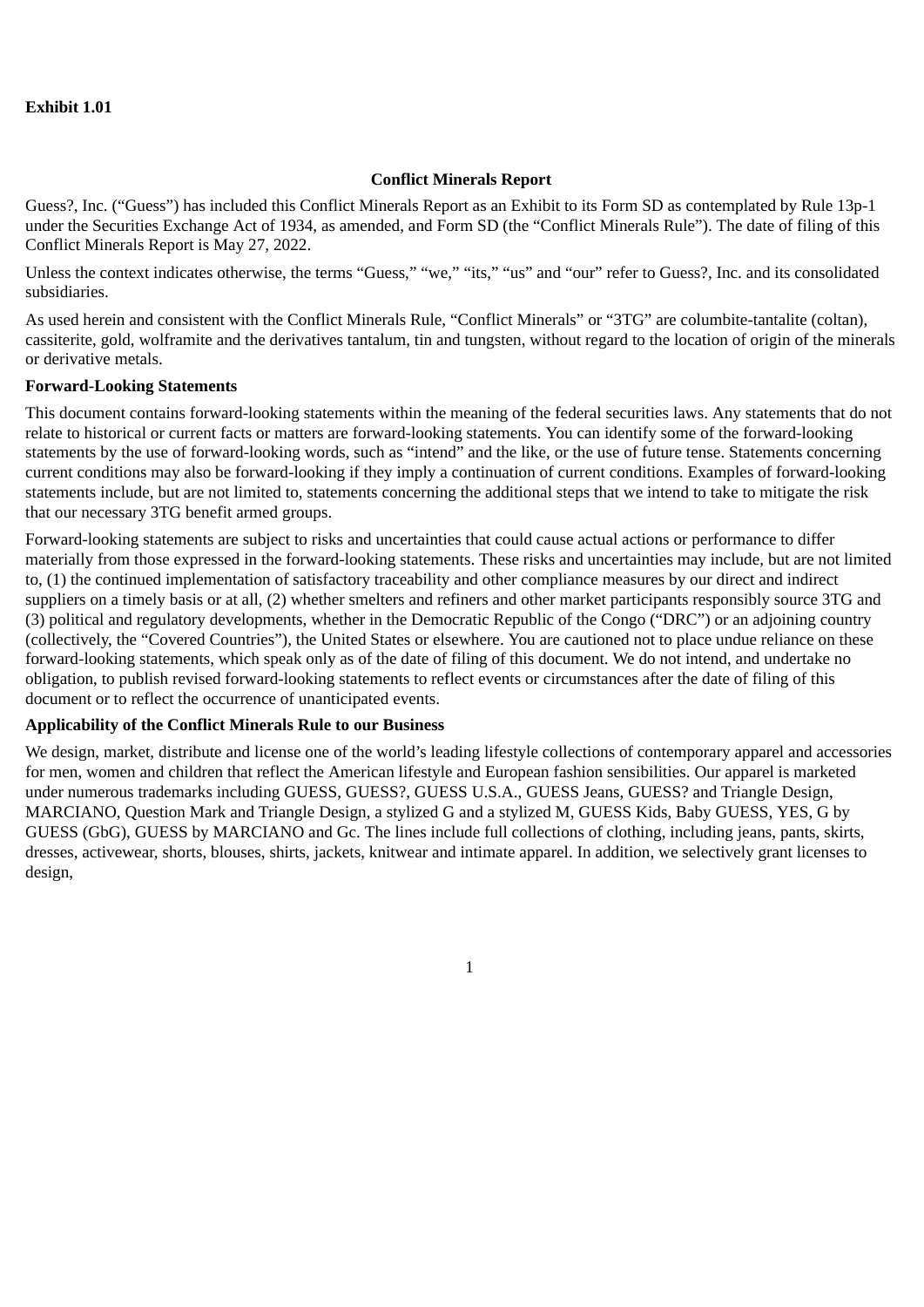manufacture and distribute a broad range of products that complement our apparel lines, including eyewear, watches, handbags, footwear, kids' and infants' apparel, outerwear, fragrance, jewelry and other fashion accessories. We also grant licenses to certain wholesale partners to operate and sell our products through licensed retail stores.

We are subject to the Conflict Minerals Rule because 3TG (specifically tin, tungsten and gold) are or may be contained in the functional hardware and other components used in some of the apparel and accessories products that we contract to manufacture. Based on our internal product scoping, we do not believe that any of our products contain tantalum. For a further discussion of our products, see our Annual Report on Form 10-K for the fiscal year ended January 29, 2022. The information contained in our Form 10-K is not incorporated by reference into this Conflict Minerals Report or our Form SD and should not be considered part of this Conflict Minerals Report or the Form SD. Certain products that are contracted to be manufactured and sold by our licensees or that we purchase from other vendors do not come within our Conflict Minerals Rule reporting and compliance because we do not contract to manufacture the products.

For 2021, 3.8% of the surveyed suppliers of the products that we contracted to manufacture were identified by us as having provided us with products that contained 3TG content that was necessary to the functionality or production of the products. Even where 3TG may be present in our products, they generally constitute a very small or de minimis portion of the materials content of the products.

We do not directly source 3TG from mines, smelters or refiners, and believe that we are in most cases many levels removed from, and have limited influence over, these market participants. However, through the efforts described in this Conflict Minerals Report, and as part of our reasonable country of origin inquiry and due diligence processes, we seek to ensure that our suppliers source responsibly. Specifically, we endeavor in good faith to determine if any of the 3TG necessary to the functionality or production of the products that we contract to manufacture originated in a Covered Country and, if so, whether they directly or indirectly financed or benefited an armed group.

## **Our Conflict Minerals Policy**

We are committed to being a responsible corporate citizen and are opposed to human rights abuses such as are occurring in the Covered Countries. We also take seriously our compliance obligations under the Conflict Minerals Rule. To these ends, we have adopted and communicated to our suppliers and the public a company policy (the "Conflict Minerals Policy") regarding the use of 3TG in our products.

The Conflict Minerals Policy includes, but is not limited to, our expectations that our suppliers:

- 1. Implement and communicate to their personnel and suppliers a Conflict Minerals policy that is consistent with our Conflict Minerals Policy;
- 2. Familiarize themselves with the Conflict Minerals Rule and the Organisation for Economic Co-operation and Development Due Diligence Guidance for Responsible Supply Chains of Minerals from Conflict-Affected and High-Risk Areas, including the Supplement on Tin, Tantalum and Tungsten and the Supplement on Gold (the "OECD Guidance");
- 3. Put in place procedures for the traceability of 3TG, working with their suppliers as applicable;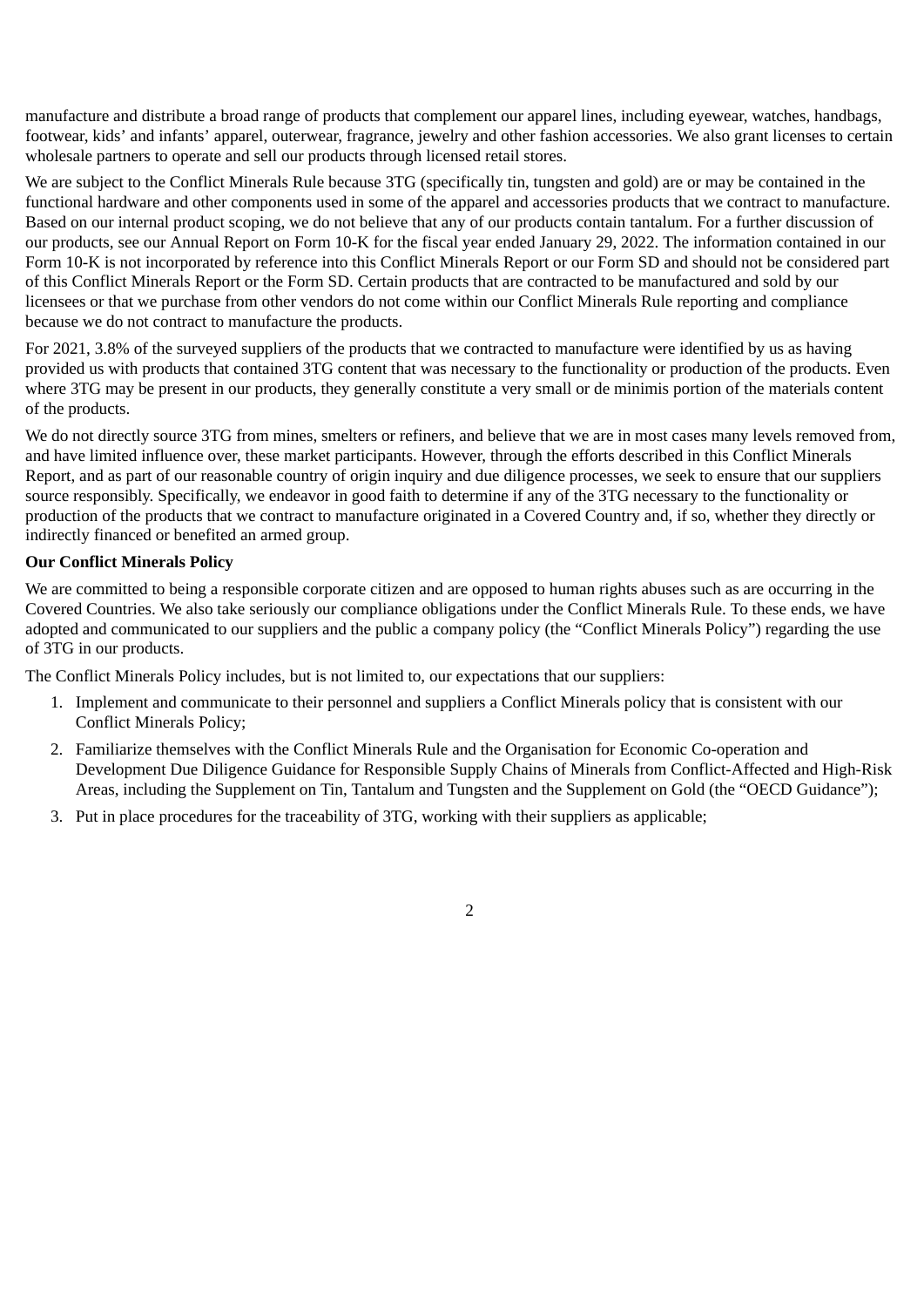- 4. Where possible, source 3TG from smelters and refiners validated as being conflict free;
- 5. Maintain reviewable business records supporting the source of 3TG;
- 6. From time to time, at our request, provide us with written certifications and other information concerning the origin of 3TG in products, components and parts supplied to us and the supplier's compliance with the Conflict Minerals Policy generally;
- 7. Adopt a risk management strategy with respect to identified risks in the supply chain that is consistent with the Conflict Minerals Policy;
- 8. Otherwise establish policies, due diligence frameworks and management systems that are consistent with the OECD Guidance; and
- 9. Require their direct and indirect suppliers to adopt policies and procedures that are consistent with our Conflict Minerals Policy.

The Conflict Minerals Policy also encourages suppliers to support industry efforts to enhance traceability and responsible practices in global minerals supply chains. We do not support embargos of responsibly sourced 3TG from the Covered Countries or other conflict-affected and high-risk areas.

The Conflict Minerals Policy indicates that, if we determine that a supplier may be violating the Conflict Minerals Policy, we may require them to commit to and implement a corrective action plan within a reasonable timeframe. The Conflict Minerals Policy also indicates that continued failure to adhere to our policies and refusal to address issues of concern may lead to termination of our business relationship with the supplier.

## **Reasonable Country of Origin Inquiry Information**

As required by the Conflict Minerals Rule, for 2021, we conducted a "reasonable country of origin inquiry" ("RCOI"). We designed our RCOI in good faith to determine the origin of the 3TG that are necessary to the functionality or production of the products we contracted to manufacture. We determined which of our products were potentially in-scope for purposes of the Conflict Minerals Rule through review of product categories, inquiries regarding the degree of influence we exercise over the manufacturing process and other information known to us.

Our outreach included 280 suppliers (the "Suppliers"). The results of our RCOI are discussed below under "Product and Smelter and Refiner Information." For our RCOI, to the extent applicable, we utilized the same processes and procedures as for our due diligence, in particular Steps 1 and 2 of the OECD Guidance design framework, which are described below in this Conflict Minerals Report.

The Suppliers identified to us three gold refiners as having processed the necessary 3TG contained in our in-scope products, as listed in Annex A. Substantially all of the Suppliers provided information at a company level (meaning for all of their products, rather than specific to the products they sold to us). As a result, we generally were not able to tie identified smelters and refiners to our products.

Based on the results of our RCOI, we conducted due diligence for 2021. These due diligence efforts are discussed below.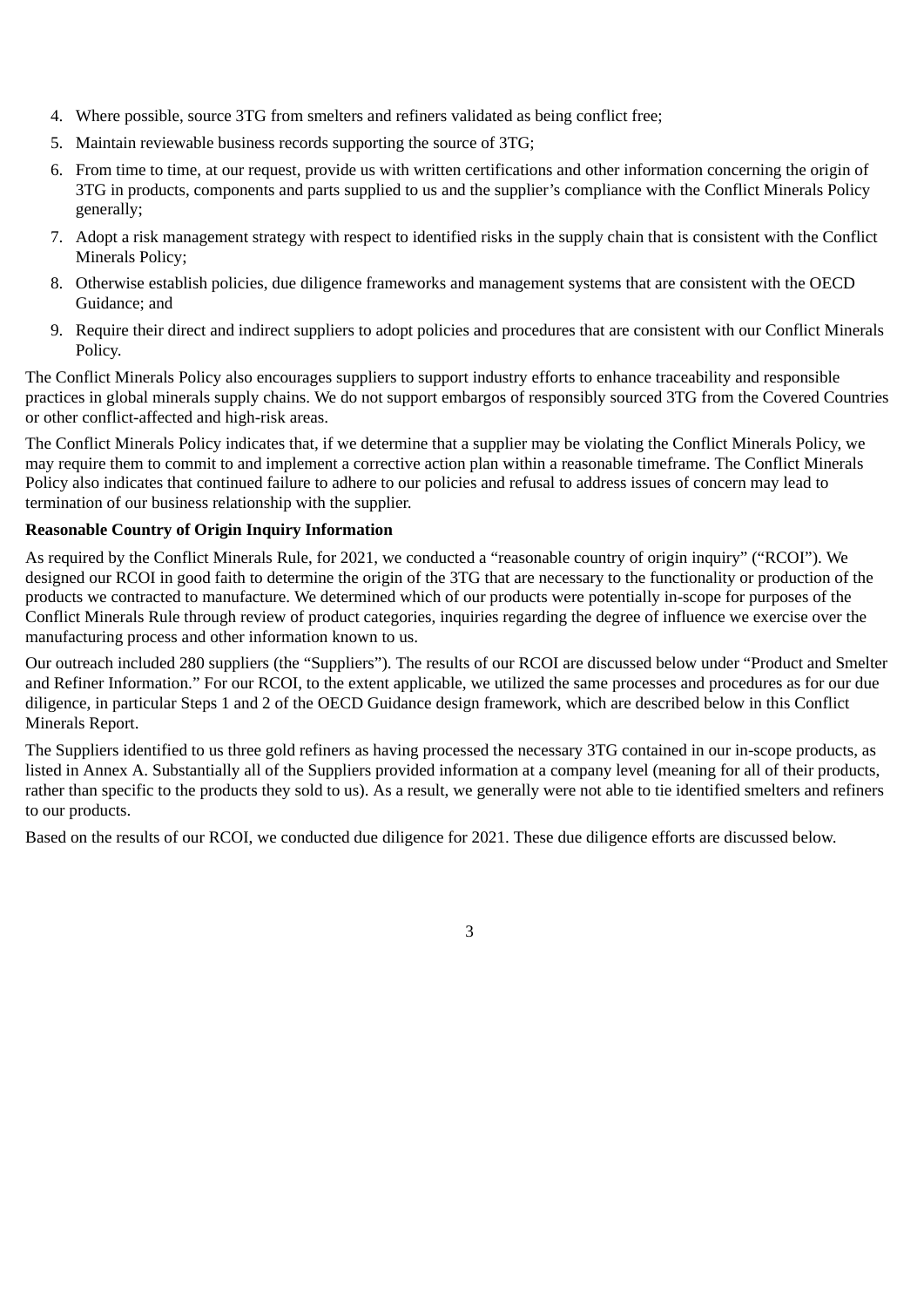## **Due Diligence Measures**

### *Design Framework*

We believe that we designed our due diligence measures relating to 3TG to conform with, in all material respects, the criteria set forth in the OECD Guidance (Third Edition).

## *Selected Elements of Design Framework and Due Diligence Program*

The OECD Guidance has established a five-step framework for due diligence as a basis for responsible global supply chain management of minerals from conflict-affected and high-risk areas. Selected elements of our program are discussed below. The headings below conform to the headings used in the OECD Guidance for each of the five steps.

- 1. *OECD Guidance Step One: "Establish strong company management systems"*
	- a. We have a team of senior staff that is responsible for our 3TG compliance program. Leadership of the compliance program resides with our Legal Department. The following functional areas are represented on the working group: Finance, Internal Audit, Legal, Social Compliance and Sourcing. Selected internal personnel are educated on the Conflict Minerals Rule, the OECD Guidance, our compliance plan and the procedures for reviewing and validating supplier responses to our inquiries. In addition, we utilize specialist outside counsel to advise us in connection with our Conflict Minerals Rule compliance and a service provider (the "Service Provider") to, on our behalf, engage in supplier outreach and follow-up, validation of supplier responses and electronic storage of supplier responses. Some of the compliance activities described in this Conflict Minerals Report were performed by the Service Provider on our behalf.
	- b. We communicate our Conflict Minerals Policy internally and externally to suppliers, in each case in writing. The Conflict Minerals Policy is available on our website at http://investors.guess.com/conflict-minerals-policy. In addition, to mitigate the risk that the necessary 3TG contained in our in-scope products directly or indirectly finance or benefit armed groups in the Covered Countries, we furnished the Suppliers with written communications discussing the Conflict Minerals Rule, the OECD Guidance and our compliance requirements. In addition, we made available to the Suppliers free access to compliance resources from the Service Provider.
	- c. We use the Conflict Minerals Reporting Template (the "CMRT") developed by the Responsible Minerals Initiative (the "RMI") to identify smelters and refiners in our supply chain.
	- d. The Service Provider maintains on our behalf business records relating to 3TG due diligence, including records of due diligence processes, findings and resulting decisions, on a computerized database. This information is retained for at least five years.
	- e. We have a mechanism for employees, suppliers and other interested parties to report violations of our Conflict Minerals Policy, either through an email hotline or directly to our Social Compliance Department. The email address is conflictminerals@guess.com.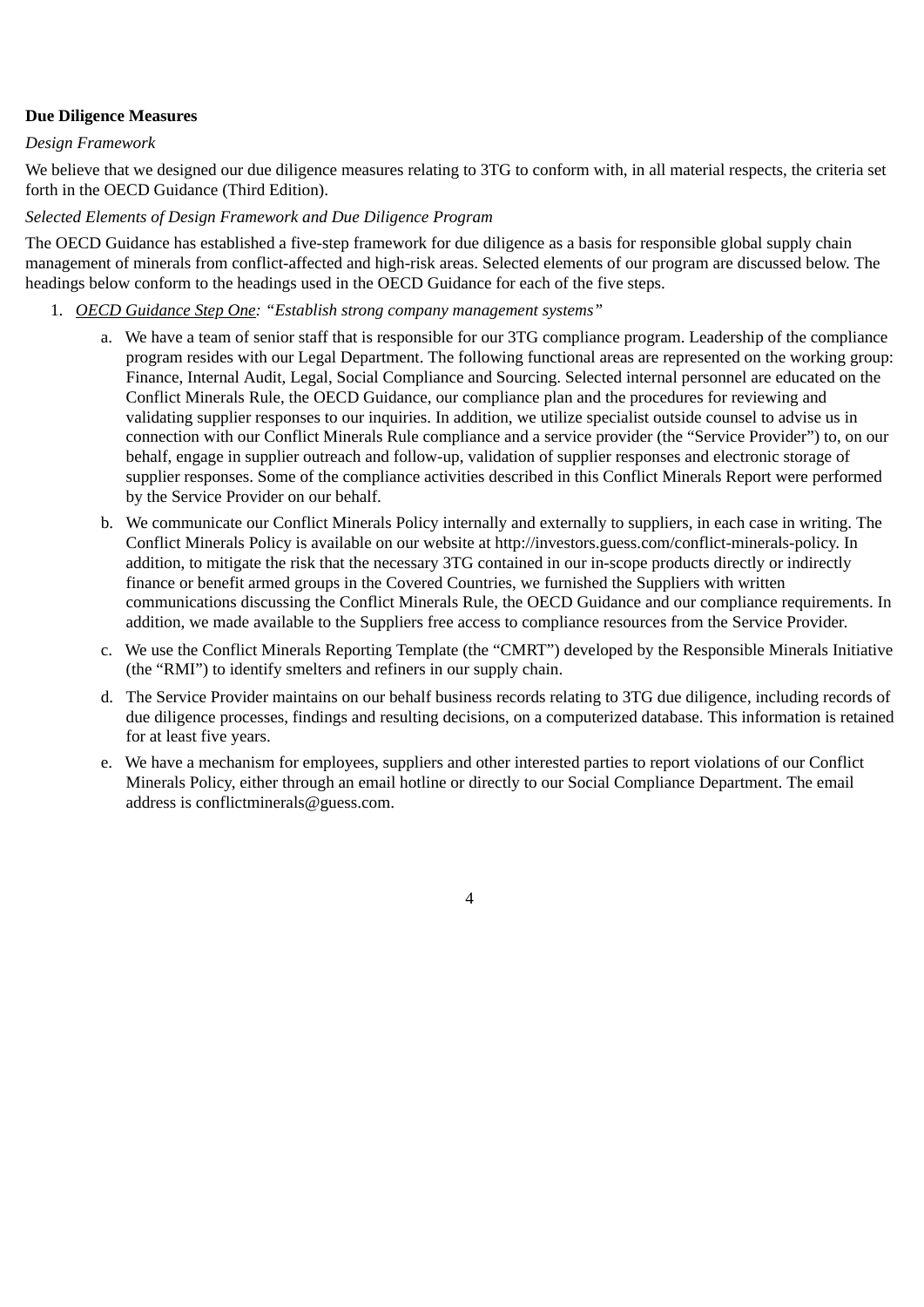- 2. *OECD Guidance Step Two: "Identify and assess risk in the supply chain"*
	- a. For 2021, the Service Provider sent requests to 280 Suppliers to provide us with a completed CMRT. We or the Service Provider followed up by email or phone with the Suppliers that did not provide a response within the time frame specified in the request. Approximately 95% of the Suppliers responded to the Service Provider's request for information. If a supplier is non-responsive, an escalation process is initiated pursuant to which our personnel contact the supplier.
	- b. We and the Service Provider reviewed the responses received from the Suppliers. The Service Provider reviewed the responses received for plausibility, consistency and gaps. It followed up by email or phone with Suppliers that submitted a response that triggered any one of seven specified quality control flags. If we have concerns regarding the accuracy of a CMRT, we request that the Supplier submit a revised CMRT.
	- c. To the extent that a completed CMRT identifies a smelter or refiner, the Service Provider reviewed the information provided against the lists of conformant (or equivalent) smelters and refiners published in connection with the RMI's Responsible Minerals Assurance Process (the "RMAP"), the London Bullion Market Association ("LBMA") Good Delivery List and the Responsible Jewellery Council's ("RJC") Chain-of-Custody Certification.
	- d. To the extent that a smelter or refiner identified by a Supplier was not listed as conformant or the equivalent, the Service Provider attempted to contact that smelter or refiner to gain information about its sourcing practices, including mineral origin and transfer, and to determine the source and chain of custody of the 3TG. Internet research was also performed to determine whether there are any outside sources of information regarding the smelter's or refiner's sourcing practices.
- 3. *OECD Guidance Step Three: "Design and implement a strategy to respond to identified risks"*
	- a. Our 3TG compliance team reported the findings of its supply chain risk assessment to our General Counsel.
	- b. Our risk mitigation strategy allows for a flexible response that is commensurate with the risks identified.
- 4. *OECD Guidance Step Four: "Carry out independent third-party audit of supply chain due diligence at identified points in the supply chain"*

In connection with our due diligence, the Service Provider, on our behalf, utilizes and relies on information made available by the RMI, LBMA and RJC concerning independent third-party audits of smelters and refiners to assess smelter and refiner due diligence and to determine whether the smelter or refiner is conformant or the equivalent.

5. *OECD Guidance Step Five: "Report on supply chain due diligence"*

We file a Form SD and a Conflict Minerals Report with the Securities and Exchange Commission and make these filings available on our website.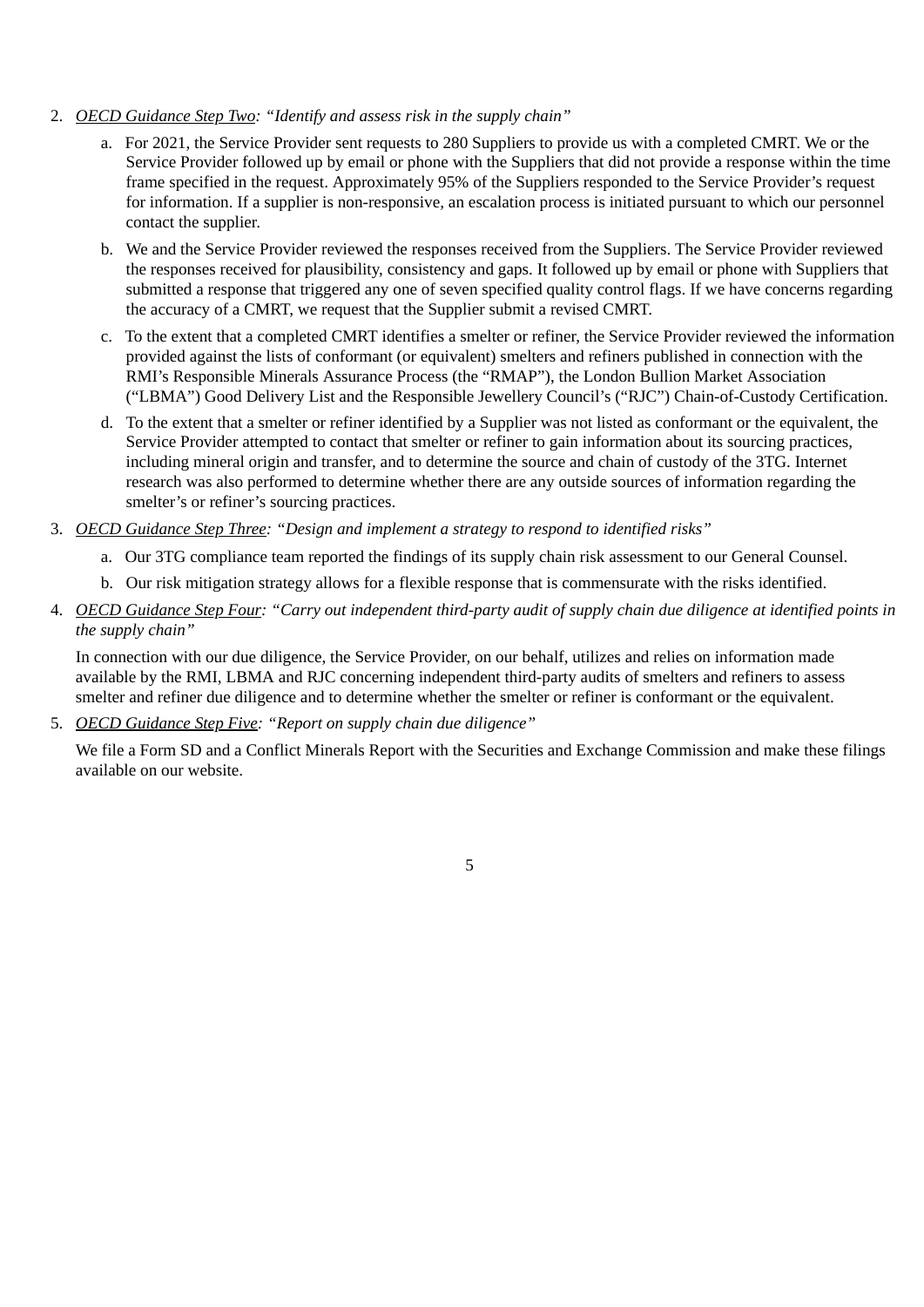### **Product and Smelter and Refiner Information**

We were subject to the Conflict Minerals Rule for 2021 because 3TG (tin, tungsten and gold, but not tantalum) is or may have been contained in the functional hardware and other components used in some of the apparel and accessories products that we contracted to manufacture.

In connection with our RCOI and due diligence, the Suppliers identified to us the three gold refiners listed in Annex A as having processed the necessary 3TG contained in our in-scope products for 2021. Due to our position in the supply chain, we rely on our suppliers for accurate smelter and refiner information. Our due diligence measures cannot provide absolute certainty regarding the source and chain of custody of the necessary 3TG contained in our 2021 in-scope products.

We endeavored to determine the mine or location of origin of the 3TG contained in our in-scope products by requesting that the Suppliers provide us with a completed CMRT and through the other measures described in this Conflict Minerals Report.

For 2021, none of our in-scope products were determined by us to support conflict (i.e., to contain necessary 3TG that directly or indirectly financed or benefitted an armed group in a Covered Country). However, we did not conclude that any of our in-scope products were "DRC conflict free."

## **Future Risk Mitigation Efforts**

We intend to take the following additional steps for 2022 to mitigate the risk that our necessary 3TG benefit armed groups:

- 1. Engage with Suppliers that provided incomplete responses or that did not provide responses for 2021 to encourage them to provide requested information for 2022.
- 2. Monitor and encourage the continuing development and progress of traceability measures at Suppliers that indicated for 2021 that the source of 3TG was unknown or undeterminable.
- 3. Communicate to new potentially in-scope suppliers our sourcing expectations, including through the dissemination of the Conflict Minerals Policy to them. In addition, as new in-scope suppliers are added, work with these suppliers to ensure that they understand the requirements of the Conflict Minerals Rule and the OECD Guidance.
- 4. Encourage our suppliers to source responsibly, particularly when sourcing from conflict-affected and high-risk areas.
- 5. Monitor selected industry initiatives to identify smelters and refiners in the supply chain.
- 6. Continue to remind suppliers to source 3TG from smelters and refiners that are conformant or the equivalent.

All of the foregoing steps are in addition to the steps that we took in respect of 2021 described earlier in this Conflict Minerals Report, which we intend to continue to take in respect of 2022 to the extent applicable.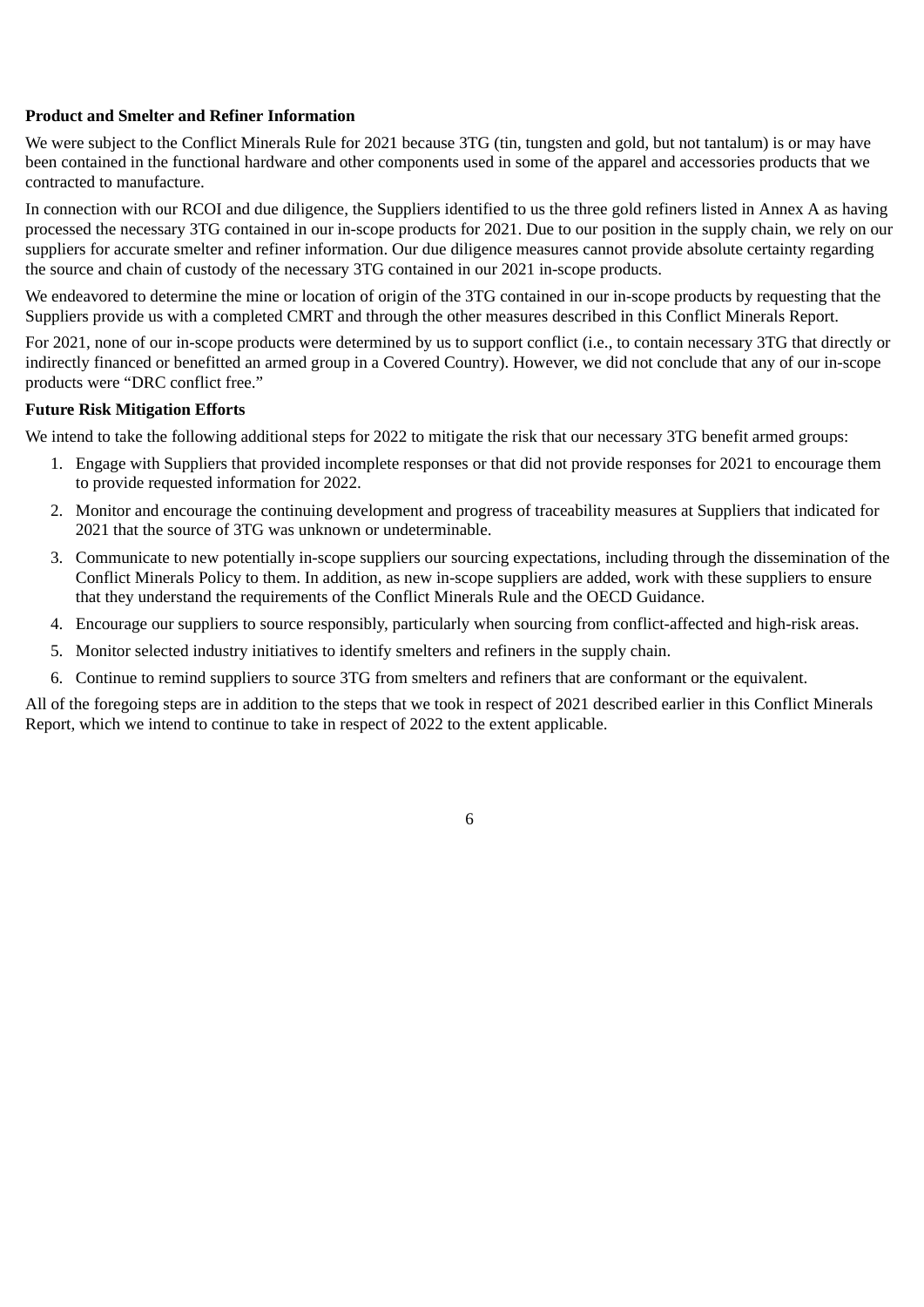### **Annex A**

Capitalized terms used and not otherwise defined in this Annex have the meanings indicated in our Conflict Minerals Report.

In connection with our RCOI and due diligence, as applicable, our Suppliers identified to us the refiners listed below as having processed the necessary 3TG contained in our in-scope products for 2021.

| <b>Metal</b> | <b>Smelter or Refiner</b>                | <b>Country Location</b> | Status       |
|--------------|------------------------------------------|-------------------------|--------------|
| Gold         | Asaka Riken Co., Ltd.                    | Japan                   | Conformant   |
| Gold         | LS-NIKKO Copper Inc.                     | Korea, Republic of      | Conformant   |
| Gold         | Solar Applied Materials Technology Corp. | Taiwan                  | l Conformant |

We note the following in connection with the information in the table:

- 1. The refiners listed in the table were identified by the Suppliers as being part of our 2021 supply chain. The refiners listed above are not the only smelters or refiners in our 2021 supply chain, since most of our Suppliers provided information at a company level (meaning for all of their products, rather than specific to the products they sold to us), and because not all of our Suppliers responded to our inquiries.
- 2. All information in the table is as of May 17, 2022.
- 3. "Conformant" means that a smelter or refiner has successfully completed an assessment against the applicable RMAP standard. Included smelters and refiners were not necessarily Conformant for all or part of 2021 and may not continue to be Conformant for any future period.
- 4. The compliance status reflected in the table is based solely on information made publicly available by the RMI, without independent verification by us.
- 5. Country location is the location of the smelter or refiner and is based solely on information made publicly available by the RMI without independent verification by us.

#### **Country of Origin Information**

The countries of origin of the 3TG processed by the refiners identified as being part of our 2021 supply chain may have included the countries below, as well as potentially other countries. The country of origin information is derived from information provided by the Suppliers.

| Argentina      | Ecuador  | Kazakhstan         | Portugal                  |
|----------------|----------|--------------------|---------------------------|
| Armenia        | Egypt    | Korea, Republic of | <b>Russian Federation</b> |
| Australia      | Estonia  | Laos               | Rwanda*                   |
| Austria        | Ethiopia | Luxembourg         | Sierra Leone              |
| Belgium        | France   | Madagascar         | Singapore                 |
| <b>Bolivia</b> | Germany  | Malaysia           | Slovakia                  |

A-1